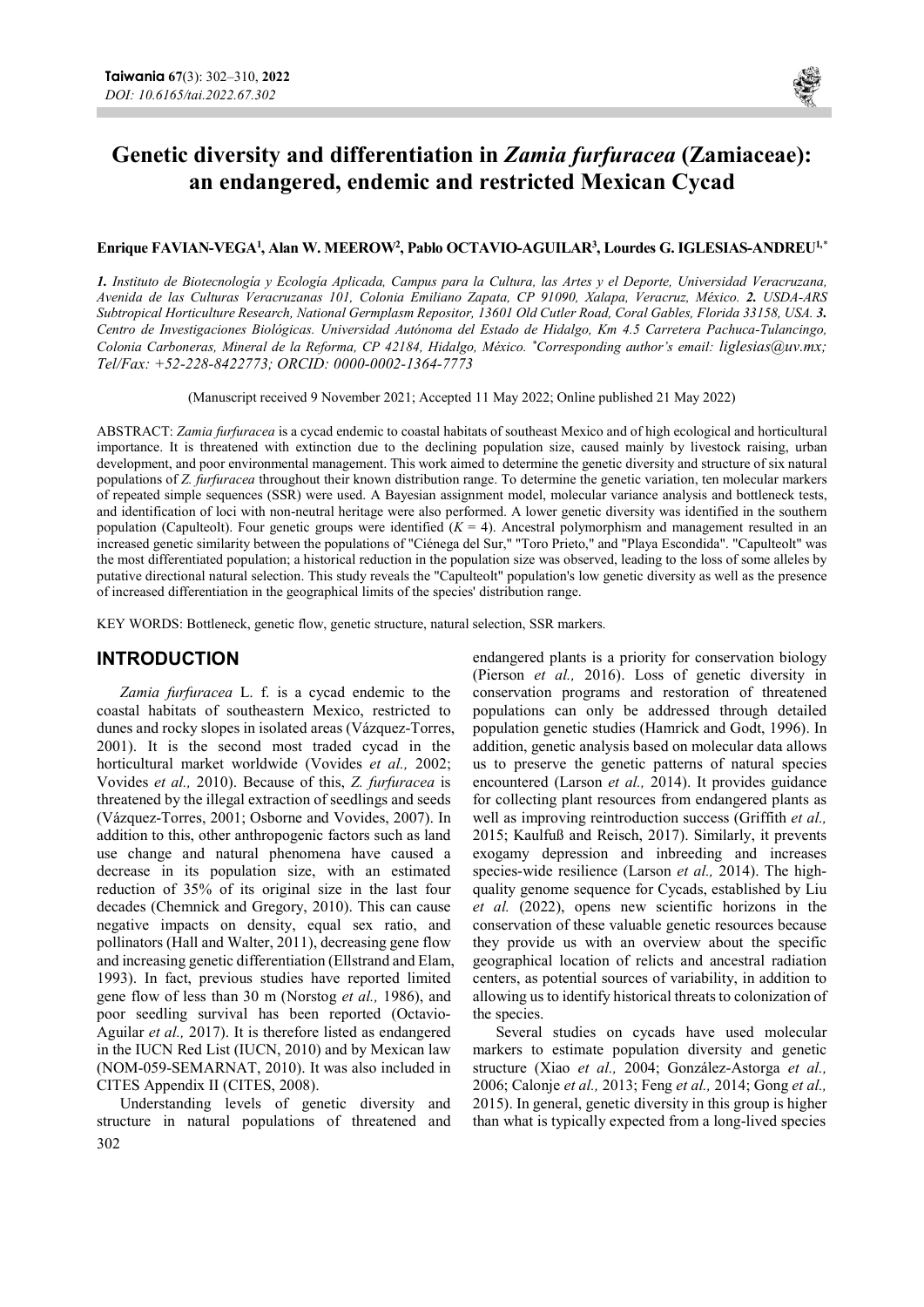



Fig. 1. Sampling sites in southeast Mexico within the natural distribution range of Zamia furfuracea. Populations of "La Antigua" and "La Catalana" to the north, "Ciénega del Sur" and "Toro Prieto" in the center, and "Playa Escondida" and "Capulteolt" to the south of the natural distribution range of the species.

that is restricted in distribution and sensitive to disturbance, but high levels of differentiation have been reported (García-Montes et al., 2020). In five of the eight reported populations of Z. furfuracea, an allozyme study revealed substantial inbreeding, loss of genetic variability, and considerable differentiation (Limón-Salvador, 2009). It's important to note that this study looked at three new populations (La Antigua, and La Catalana), which were recently described (Baldo-Romero et al., 2013), and "Playa Escondida" was described for the first time.

Considering the above, we aim to determine the levels of genetic diversity and genetic structure in six natural populations of Z. furfuracea, throughout its known geographical distribution, using SSR molecular markers. It is expected that the geographical isolation and the reduction in the effective size of the populations studied have caused a decrease in diversity and greater genetic differentiation, with a particularly strong effect on the extremes of the natural distribution of the species. These findings have significant implications for the management and conservation of this important species.

## MATERIALS AND METHODS

#### Study sites and plant material

The study was conducted in six natural populations of Z. furfuracea located along the coastal zone of the Gulf of Mexico, in the state of Veracruz, Mexico (Fig. 1). The study area's dominant vegetation is typical of coastal dunes and low tropical forests with thorny shrubs (Vázquez-Torres, 2001). The local climate is tropical with a warm-humid regime  $(Aw_2)$ , slightly less warm and more humid towards the south of the distribution range of the species (Af) (García, 1970). The biological material of each population was collected along a 20 x 200 m (4000 m<sup>2</sup> ) transect, with 30 adult plants randomly selected per transect. The foliar tissue samples were labeled, washed with 70% ethanol, packaged in tightly sealed plastic bags, transported to the Institute of Biotechnology and Applied Ecology in the city of Xalapa, Veracruz, Mexico, and stored at -4 °C until used.

#### DNA extraction

Genomic DNA was extracted according to Stewart and Via (1993) using 2% CTAB (Cetylmethylammonium bromide). The integrity of the molecule was confirmed by electrophoresis in agarose gels in TAE 1X buffer for 60 minutes at 100 V. A final concentration of 50 ng $\mu$ L<sup>-1</sup> of genomic DNA was obtained, quantified with a benchtop Qubit 2.0 fluorometer (Life Technologies, Carlsbad, CA, US).

#### Microsatellite amplification

303 The polymerase chain reaction was performed using ten SSR molecular markers developed by Meerow and Nakamura (2007). In the mix reaction, 50 ng of genomic DNA, Buffer Taq  $1X$ , MgCl<sub>2</sub> (2.5 mM), dNTPs mix (0.6 mM), primer (25 pM), Taq DNA (Promega) polymerase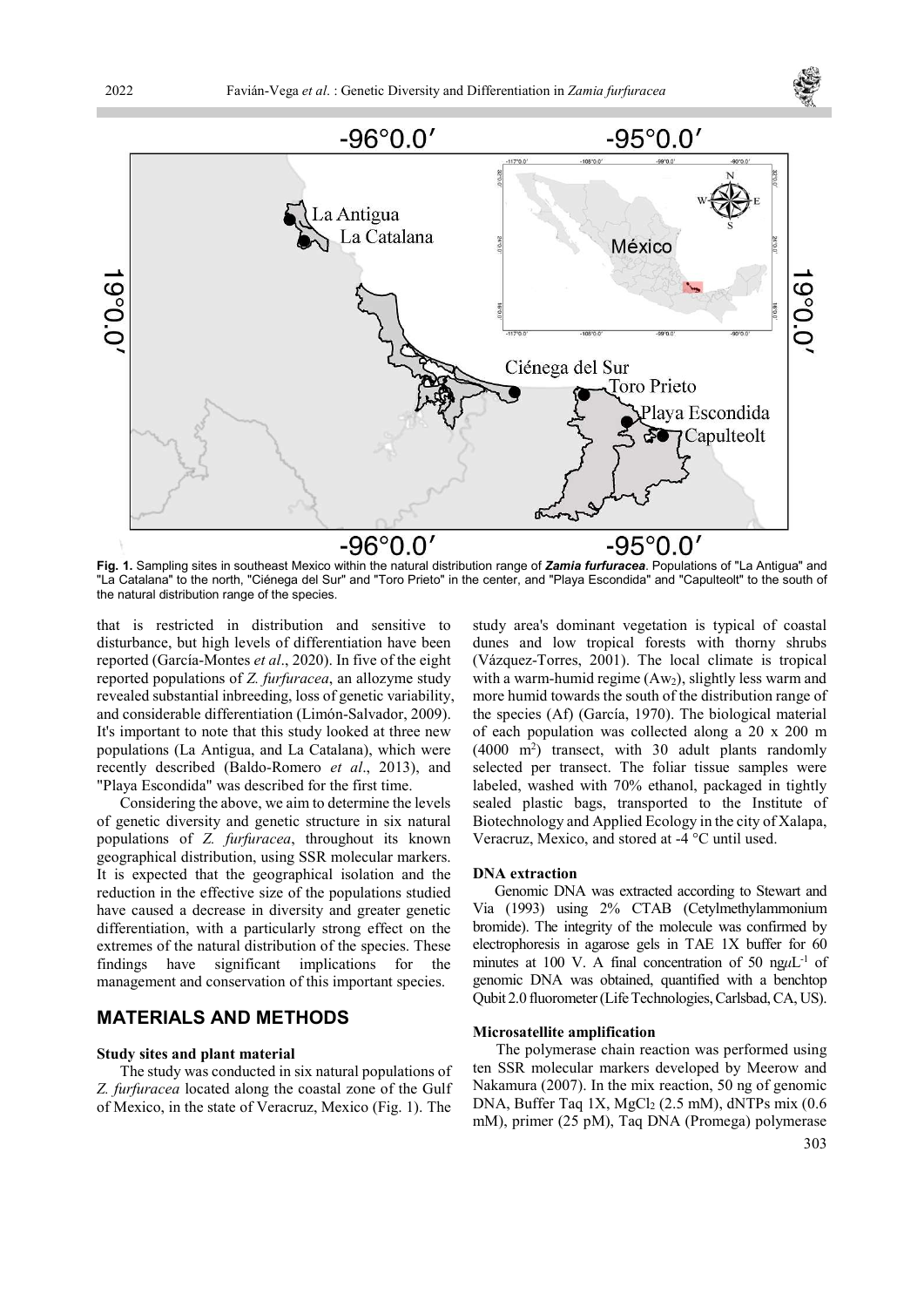

(1 U), and sterile water to a final volume of 25  $\mu$ L were used in the combination reaction. The thermal cycle (Artik Thermo Scientific®) began with a 3.5-minute denaturation stage at 94 °C, followed by 35 cycles at 93 °C for 40 seconds each, 45 seconds at 52 °C (Zam 35 and 45), 54 °C (Zam 40), 59 °C (Zam 33 and 34), 60 °C (Zam 32 and 39), 61  $\degree$ C (Zam 28 and 29), and a final extension stage. The amplified fragments were separated on 6% polyacrylamide gels (140 V, 90 min), stained with GelRed®, and visualized with a transilluminator (2 UVTM-UVP) under UV light. The 50-bp molecular weight marker Bioline® was employed. This method has proven to be effective and accurate for the group (García-Montes et al., 2020).

### Data analysis

#### Genetic diversity

A matrix was constructed based on the size of the amplified fragments corrected by the Chybicki and Burczyk (2009) method. The genetic diversity was assessed by calculating the percent of polymorphism  $(P)$ , average alleles per *locus*  $(N_A)$ , effective allele number per  $locus (N<sub>E</sub>)$ , Shannon's information index  $(I)$ , and observed and expected heterozygosity  $(H_O, H_E)$ , using the software GenAlEx ver. 6.5 (Peakall and Smouse, 2006). The Hardy-Weinberg equilibrium (HWE) by locus and population was tested with a  $\chi^2$  test. An AMOVA was run to obtain the fixation index  $F$  (Excoffier *et al.*, 1992). Nei's genetic distance was calculated, and the number of migrant individuals between pairs of populations was estimated indirectly with the formula  $Nm = 1/4 \times 1/(F<sub>ST</sub>$ 1] (Wright, 1969). However, it has been indicated that the estimation of the  $Nm$  from the  $F_{ST}$  reflects the long-term dispersion (ancestral polymorphisms) (Whitlock and Mccauley, 1999). Therefore, GENCLASS2 (Piry et al., 2004) was used to detect recent immigration events based on the ratio  $L = L$  Home/L Max. The resampling algorithm of Paetkau et al. (2004) was used, with a probability of allocation ( $p \leq 0.01$ ) based on 10,000 simulated individuals. To test whether there is genetic isolation by geographic distance between population pairs, a Mantel test was carried out using two matrices, one for geographic distances (km) and another for Nei's genetic distances, using the TFPGA software (Miller, 1997).

#### Population differentiation

The genetic structure within and between populations was evaluated with STRUCTURE 2.3.4 (Falush et al., 2003). Groups of one to ten genetic clusters  $(K=1-10)$  were assumed. Twenty replicates of each of one million MCMC iterations (burn-in of  $100,000$ ) were run for each K tested using Structure Threader (Pina-Martins et al., 2017), on an 88-core Ubuntu Linux cluster. Our strategy for determining the optimal value of  $K$  (number of populations) with STRUCTURE follows recent papers (Kalinowski, 2011; Puechmaille, 2016; Pina-Martins et al., 2017).

STRUCTURE output was evaluated and visualized using sampled populations: admixture with allele frequencies correlated, admixture with no frequency correlation, and no admixture. All other settings were maintained as default. Estimates of  $\Delta K$  (Evanno et al., 2005), LnP  $(K)$ (Falush et al., 2003), and the four independent estimators of Puechmaille (2016), which we refer to collectively as MMK, were generated on the web server STRUCTURE SELECTOR (Li and Liu, 2018). A Q value of 0.5 was established to assign an individual to a particular group. It was used STRUCTURE SELECTOR (Li and Liu, 2018) to generate a consensus Q-matrix from replicates at optimal K and visualize the clusters in a histogram labeled by population.

#### Neutrality and bottleneck tests

To evaluate the evidence of genetic bottlenecks, a Wilcoxon rank assignment test (two-tailed) was performed in a gradual mutation model (SMM) using the Bottleneck v.1.2 program (Cornuet and Luikart, 1996). This analysis assumes that a severe reduction in the effective size of a population is due to excess or deficient heterozygosity relative to the expected heterozygosity by loci.

Finally, a neutrality tests were carried out at each locus using a hierarchical Bayesian method as described in Beaumont and Balding (2004) and the BayeScan v.2.1 program (Foll and Gaggiotti, 2008). This model considers the multinomial approach proposed by Dirichlet (Bernard, 2005), assuming that any differences between sites are mediated by the chromosomal link between neutral alleles containing genes under selective pressure. We used a confidence limit of 0.95 to consider non-neutral loci, an interval of 0.001 as the frequency of deviation, and a sample size of 344 individuals with the 10 loci.

### RESULTS

Our results identified 52 alleles with 10 SSR primers, nine being monomorphic and 43 informative. Total genetic diversity indicators were  $P = 98.33 \pm 1.67\%, N_A$  $= 3.28 \pm 0.13$ ,  $N_E = 2.42 \pm 0.08$ ,  $H_O = 0.57 \pm 0.04$ ,  $H_E =$  $0.54 \pm 0.02$ , and  $I = 0.93 \pm 0.04$ . The highest genetic diversity  $(H_E)$  values were recorded in the "Toro Prieto" and "Playa Escondida" populations (0.61 – 0.56, respectively), and the lowest, in the "Capulteolt" and "La Catalana"  $(0.5 - 0.52$ , respectively). In "Capulteolt", the higher outbreeding level was observed (-0.201, Table 1). "La Catalana," "Toro Prieto," and "Capulteolt" were not found in  $HWE$  (Table 1).

#### Population differentiation

The AMOVA showed significant differences between the populations studied (FST  $(5,359) = 0.087$ , p < 0.001). The greatest variation was observed within populations (84%), far above the variation between populations (9%), with 7% of it within individuals. The Nm estimation at the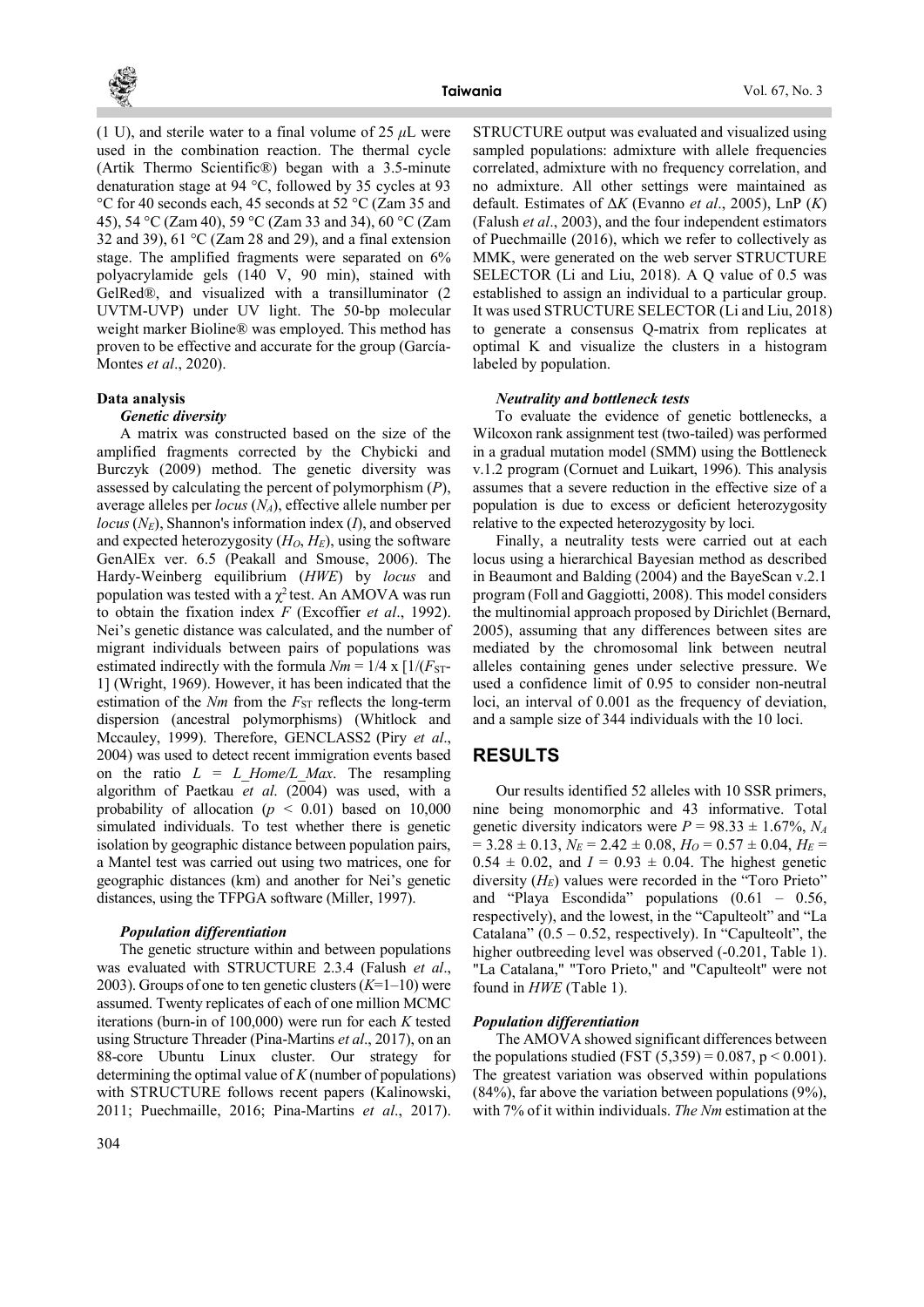

Table 1. Genetic diversity indicators of the six natural populations of Zamia furfuracea.

| Populations        | N   | P               | $N_A$           | $N_F$           |                 | $H_{\Omega}$    | $H_F$           |                   | <b>HWE</b> |
|--------------------|-----|-----------------|-----------------|-----------------|-----------------|-----------------|-----------------|-------------------|------------|
| La Antigua         | 31  | 90.0            | $3.10 \pm 0.34$ | $2.40 \pm 0.24$ | $0.89 + 0.12$   | $0.54 \pm 0.11$ | $0.53 \pm 0.06$ | $0.008 + 0.18$    | ns         |
| La Catalana        | 29  | 100.0           | $3.20 \pm 0.38$ | $2.34 \pm 0.21$ | $0.88 + 0.11$   | $0.52 + 0.11$   | $0.52 \pm 0.06$ | $0.040 \pm 0.17$  | $^\star$   |
| Ciénega del Sur    | -31 | 100.0           | $3.20 \pm 0.38$ | $2.37 \pm 0.21$ | $0.91 \pm 0.10$ | $0.56 \pm 0.10$ | $0.53 \pm 0.05$ | $0.016 \pm 0.17$  | ns         |
| <b>Toro Prieto</b> | 30  | 100.0           | $3.60 \pm 0.34$ | $2.72 \pm 0.21$ | $1.07 + 0.07$   | $0.58 + 0.08$   | $0.61 \pm 0.03$ | $0.030+0.13$      | $\star$    |
| Playa Escondida 29 |     | 100.0           | $3.30 \pm 0.30$ | $2.15 \pm 0.25$ | $0.97 \pm 0.09$ | $0.61 \pm 0.10$ | $0.56 \pm 0.04$ | $-0.090+0.18$     | ns         |
| Capulteolt         | 30  | 100.0           | $3.30 \pm 0.30$ | $2.17 \pm 0.16$ | $0.87 + 0.08$   | $0.62 \pm 0.08$ | $0.50 + 0.04$   | $-0.201 \pm 0.11$ | $***$      |
| Mean               |     | $98.3 \pm 1.67$ | $3.28 \pm 0.13$ | $2.42 \pm 0.08$ | $0.93 + 0.04$   | $0.57 \pm 0.04$ | $0.54 \pm 0.02$ | $-0.030+0.06$     |            |

N, Sample size; P, percentage of polymorphic loci; N<sub>A</sub>, average alleles per locus; N<sub>E</sub>, effective number of alleles per locus; I, Shannon's index; H<sub>o</sub>, observed heterozygosity; H<sub>E</sub>, expected heterozygosity; F, fixation index; HWE, Hardy-Weinberg equilibrium; ns, no significant differences.  $* p < 0.05$ ;  $* p < 0.01$ 

Table 2. Pairwise gene flow between six populations of Zamia furfuracea. Nm: values above diagonal, F<sub>ST</sub>: values below diagonal.

| Populations        | La Antigua               | La Catalana              | Ciénega del Sur          | Toro Prieto              | Playa Escondida              | Capulteolt               |
|--------------------|--------------------------|--------------------------|--------------------------|--------------------------|------------------------------|--------------------------|
| La Antigua         | $\overline{\phantom{0}}$ | 4.652*                   | 1.486*                   | $2.569*$                 | 1.982*                       | $1.523*$                 |
| La Catalana        | 0.051                    | $\overline{\phantom{a}}$ | $2.799*$                 | $1.523*$                 | $0.993*$                     | $2.528*$                 |
| Ciénega del Sur    | 0.144                    | 0.082                    | $\overline{\phantom{0}}$ | 1.395*                   | $2.438*$                     | 1.924*                   |
| <b>Toro Prieto</b> | 0.089                    | 0.141                    | 0.152                    | $\overline{\phantom{0}}$ | 6.329                        | $2.201*$                 |
| Playa Escondida    | 0.112                    | 0.067                    | 0.093                    | 0.038                    | $\qquad \qquad \blacksquare$ | $2.065*$                 |
| Capulteolt         | 0.141                    | 0.090                    | 0.115                    | 0.102                    | 0.108                        | $\overline{\phantom{0}}$ |

Significant differences \*p < 0.001

Table 3. Bottleneck analyses and immigrants of six natural populations of Zamia furfuracea.

| Population         | Loci with He excess | Loci with He deficiency | $p$ value $W$ | Migrants | Origen          |
|--------------------|---------------------|-------------------------|---------------|----------|-----------------|
| La Antigua         |                     |                         | < 0.001       |          | La Catalana     |
| La Catalana        |                     |                         | < 0.001       |          | Playa Escondida |
| Ciénega del Sur    | 9                   |                         | < 0.001       |          | Playa Escondida |
| <b>Toro Prieto</b> | 10                  |                         | < 0.001       |          | La Antigua      |
| Playa Escondida    | - 9                 |                         | < 0.001       |          | Toro Prieto     |
| Capulteolt         |                     |                         | < 0.001       |          |                 |

Heterozygosity (He), Wilcoxon 2-tailed test (W).

total level of the species was high (2.623). The Nm ranged between 1.499 (La Antigua and Ciénega del Sur) and 6.328 (Toro Prieto, and Playa Escondida). "Toro Prieto" and "Playa Escondida" is not significant (Table 2), so not all pairwise comparisons are significant. The analysis of the allocation, using GENECLASS2, indicated that only six of the 180 individuals (3.33%) sampled were firstgeneration immigrants (Table 3). However, no genetic isolation was identified through geographic distance (Mantel test,  $r = 0.283$ ,  $p > 0.05$ ).

The most suitable model for the Z. furfuracea microsatellite data was admixture with correlated allele frequencies. This means that frequencies in the different populations are likely to be similar (probably due to migration or shared ancestry). The four MMK estimators and the  $\Delta K$  method found  $K = 4$  to be the most optimal structure (Fig. 2a), while the LnP  $(K)$  suggested  $K = 8$  (Fig. 2b), although we reject this grouping for overestimating the separation between "La Antigua" and "La Catalana" populations that form two different clusters (purple and green colors, respectively). The third genetic cluster consists of the "Ciénega del Sur", "Toro Prieto", and "Playa Escondida" populations. Individuals from these three populations were allocated to the orange cluster,

although they were partially admixture with the green cluster, and only a few individuals in each of these populations showed genotypes distinctive of the purple cluster. Individuals in the southernmost population, "Capulteolt," were assigned mainly to the fourth.

#### Neutrality and bottleneck tests

All populations showed recent bottlenecks of varying intensities, based on the  $p$  values of the two-tailed Wilcoxon test. The strongest reductions in population size occurred in the populations of "La Antigua," "Ciénega del Sur," and "Toro Prieto" (Table 3). All of them have heterozygosis excess, a related pattern to recent contractions. The neutrality analysis identified two out of 10 loci (Zam 33 and Zam 34) associated with a deviation from expected frequency under nonselective heritage.

### **DISCUSSION**

Knowing the levels of genetic diversity in Z. furfuracea and understanding how it is distributed across populations are highly relevant aspects for developing management and conservation strategies. The results obtained in this work revealed high genetic diversity values at the species level.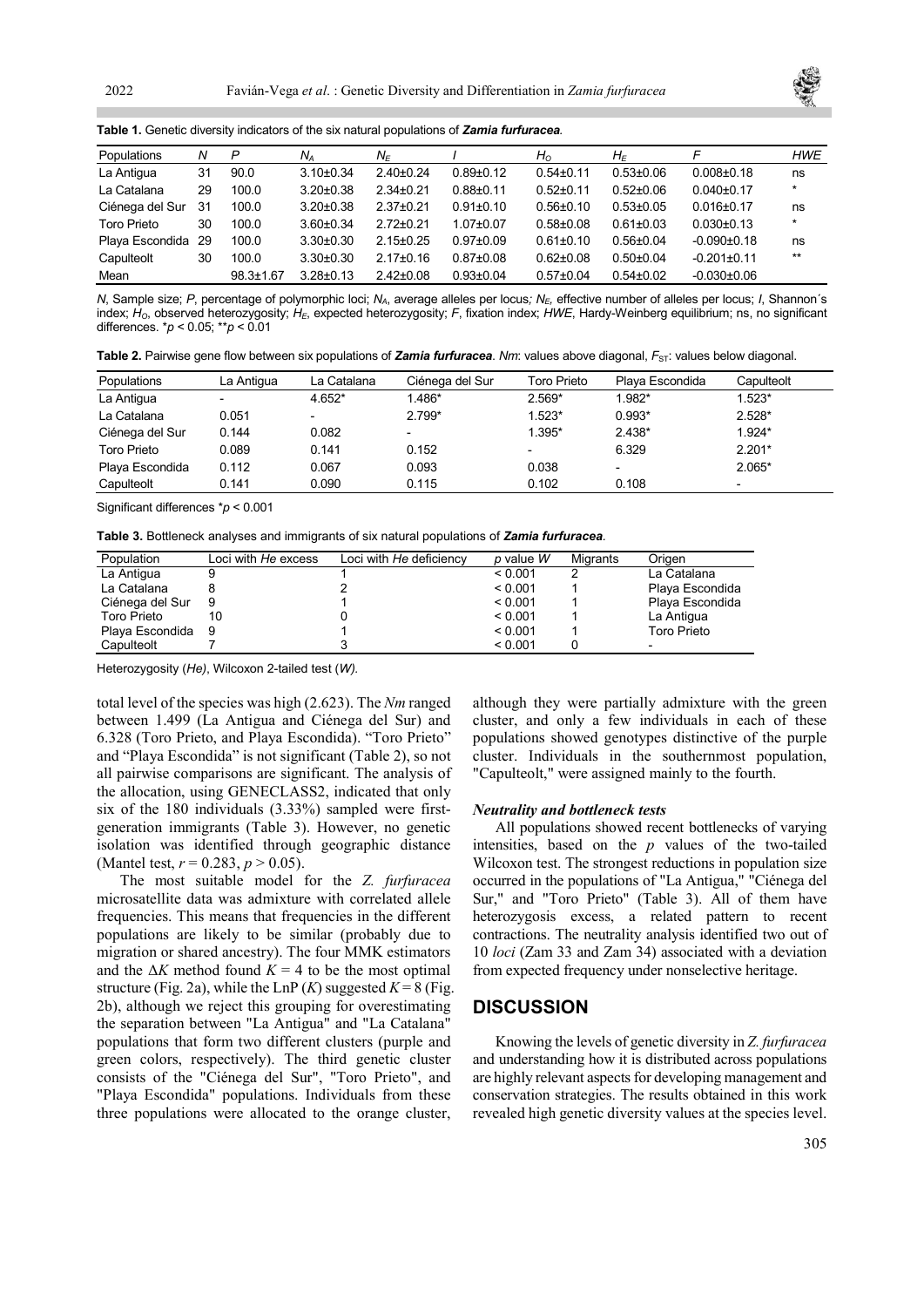

their geographic location (Fig. 1). ΔK values (A) and the estimated mean logarithmic likelihood of K values (B) for each K. The y-axis quantifies subgroup membership. C. The x-axis shows different populations. Each solid bar represents a single individual, while colored areas (dark blue, orange, light blue, and green) correspond to different genetic clusters  $(K = 4)$ .

A lower genetic diversity was identified in the northern population (La Catalana) (Table 1). Two different genetic structures were identified ( $K = 4$ , Fig. 2a; and  $K = 9$ , Fig. 2b). We see a reduction in the number of genetic groups at the boundaries of the distribution range of the species (Fig. 2c). The "Ciénega del Sur," "Toro Prieto," and "Playa Escondida" populations were genetically similar and showed the highest number of genetic groups (Fig. 2c).

Relatively high levels of genetic diversity were found in the populations of Z. furfuracea (Table 1) compared to other species of the old world (Xiao et al., 2004; Feng et al., 2014; Gong et al., 2015). The genetic variation of a species is a product of its long-term evolution and represents its evolutionary potential for survival and development (Gitzendanner and Soltis, 2000). In general, cycads have long life cycles and overlapping generations, so it is expected that high levels of genetic variation would have accumulated during a long evolutionary history (Feng et al., 2014). The high levels of Nm estimated from the  $F_{ST}$  (Table 2) suggest that genetic polymorphism has accumulated throughout its evolutionary history, although these levels are based on biological assumptions that assume an infinite number of populations, absence of selection or mutation, equilibrium between migration and drift, and the

306

nonexistence of a relationship between geographic distance and genetic flow (Whitlock and Mccauley, 1999). On the other hand, the genetic diversity indexes analyzed are like those previously reported for other species of the family Zamiaceae (González-Astorga et al., 2006; Meerow and Nakamura, 2007; Meerow et al., 2012; Calonje et al., 2013), particularly for the species that grow in the coastal areas of the Gulf of Mexico and the Caribbean islands. A previous study using allozymes showed low diversity and high genetic differentiation across all populations of Z. furfuracea (Limón-Salvador, 2009). Allozyme markers failed to identify the genetic similarity between "Ciénega del Sur," "Toro Prieto," and "Playa Escondida". These results probably differ because allozymes are less polymorphic (Leinonen et al., 2008). Zamia furfuracea populations are geographically isolated (Fig. 1), but do not meet the principle of genetic isolation by geographic distance (Mantel test,  $r = 0.283$ ,  $p > 0.05$ ). Management has increased the genetic flow (Table 2) (Vázquez-Torres, 2001), thus decreasing the genetic structure in the populations at the center of the distribution. On the other hand, the reduction of the population size, founder effects, and evidence of deviation from neutrality, together with the presence of natural barriers (Antigua River in the north and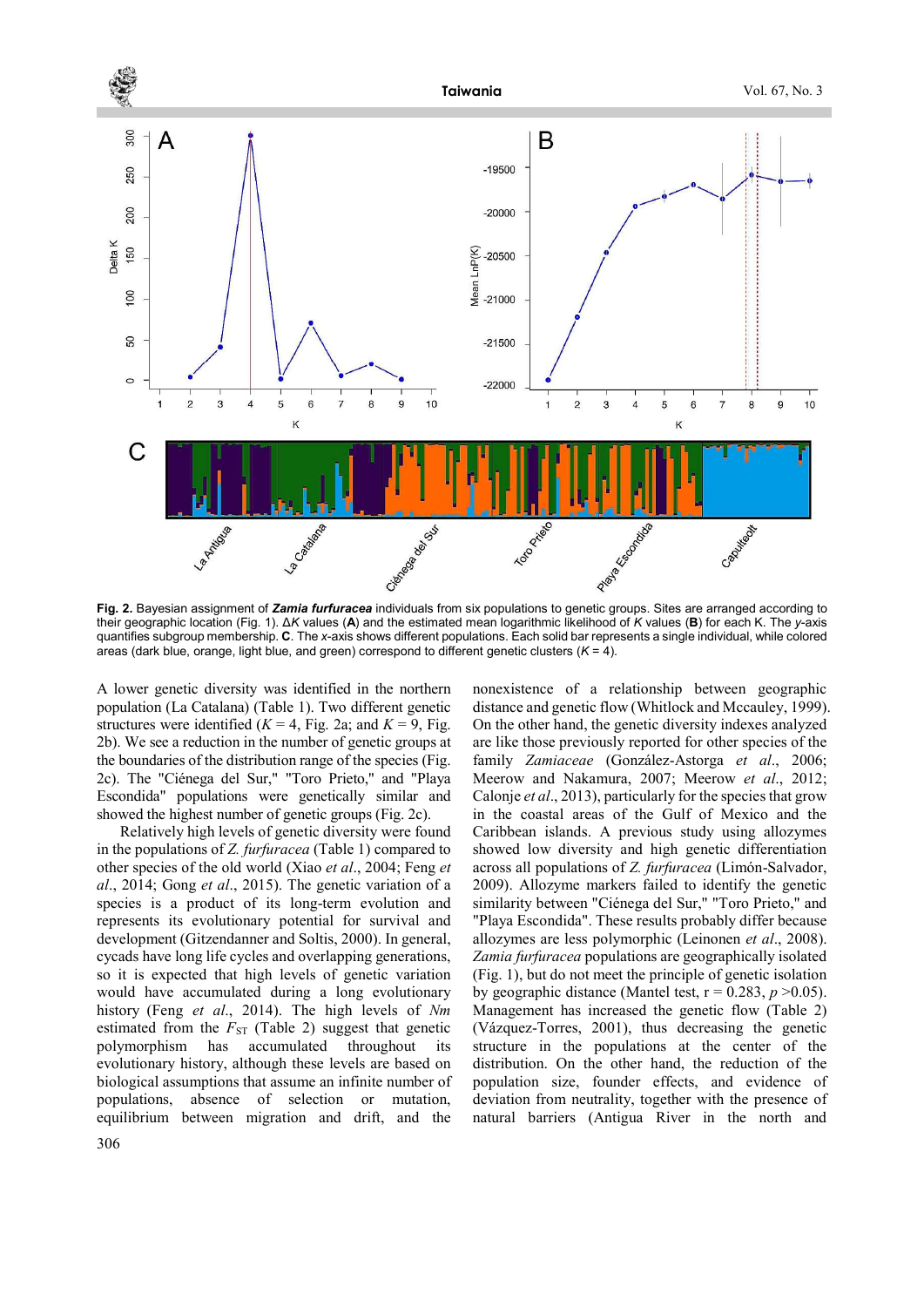

Sontecomapan Lagoon in the south), increases the differentiation at the boundaries of the populations (Fig. 2). This genetic structure corresponds to the  $\Delta K$  method and the four MMK estimators  $(K = 4)$ . The LnP  $(K)$ method differs  $(K = 9)$ . The LnP  $(K)$  method allows the identification of subtle subdivisions within populations by using allele frequencies within each population (Falush et al., 2003). Similarly, the performance and accuracy of the program are affected by the sampling scheme (Schwartz and McKelvey, 2009) or when close relatives are included in the data set (Anderson and Dunham, 2008; Rodríguez-Ramilo et al., 2014). Z. furfuracea has a small population size (100 adult individuals per population) and an aggregated population structure (Vázquez-Torres, 2001; Octavio-Aguilar et al., 2017). Therefore, it is possible that the  $\text{Ln}P(K)$  model can indicate a substructure within the populations caused by neighbor mating. A previous fine-scale study in "La Catalana" identified genetic neighborhoods less than 10 m from well defined (Octavio-Aguilar et al., 2017).

"La Antigua" and "La Catalana" form two different genetic clusters (Fig. 2C). Although those are two km away, they imagine a high genetic flow (Table 2) and the largest number of first-generation migrants (Table 3). Various factors may have contributed to this genetic separation, including the following: i) They are separated physically by the La Antigua River sub-basin; and ii) In 2010, Hurricane Karl overflowed this river, causing significant loss of settlements and flooding a large area of land between these two populations for more than five days (Larios-Tlali et al., 2015). Hundreds of plants died, reducing the population size (Baldo-Romero et al., 2013); iii) the completion of an urban project begun in 2008, which cleared a large portion of the local vegetation, exacerbating the population size reduction. In addition, evidence of historical changes in population sizes, such as founder effects (presence of loci with heterozygosity excess) and bottlenecks (presence of loci with heterozygosity deficiency), increases the divergences among populations. The factors described above increased genetic differentiation and reduced genetic diversity.

The populations of "Ciénega del Sur," "Toro Prieto," and "Playa Escondida," geographically isolated, form the third genetic cluster (Fig. 2). Taking into consideration that cycads show a limited dispersal of pollen and seeds (Norstog and Nicholls, 1997; Gong et al., 2015), and in Z. furfuracea, the area of study involved has been estimated at less than 30 m (Norstog et al., 1986). This may be due to several anthropogenic and historical factors. The development of rural nurseries, the reintroduction and transplantation of individuals, and the illegal extraction of seedlings and seeds are all common practices in the "Ciénega del Sur", "Toro Prieto", and "Playa Escondida" populations (Vázquez-Torres, 2001). Management plans have further increased heterozygosity due to the exchange of seeds, functioning as a source of external pollen.

Recent events mentioned above may explain the genetic similarity observed in these three populations (Fig. 2). A similar event was reported in C. multipinnata (Gong et al., 2015). "Capulteolt" forms the fourth genetic group, comprising an isolated and relatively well-preserved population on the opposite edge of the "Sontecomapan Lagoon" (Fig. 2). Our results suggest an old bottleneck (Table 3) derived from a founding effect. A colonization event may have occurred from floating seeds. In this area, some individuals of Z. furfuracea grow on isolated rocky islands located several meters away from the shore. The likelihood of island colonization by cycads through floating seeds has been suggested previously (Eckenwalder, 1980; Hamada et al., 2015). On the other hand, "Capulteolt" is a population widely managed by local people. Management decreases genetic diversity (Dobson et al., 1992). As a result, we believe that historical divergence and management may have increased this population's genetic homogeneity.

Each population of Z. furfuracea is subjected to unique microevolutionary forces related to anthropogenic factors, natural phenomena, and historical processes. Some authors (Dobson et al., 1992; Caro and Laurenson, 1994) have argued that microevolutionary forces play a minor role in extinctions. However, the combination of several factors increases genetic isolation and reduces population size, hence increasing the risk of extinction of a given species. This is important under a genetic isolation scenario like the one described in this work, where the loss of genetic diversity and the differentiation of the populations of "La Antigua" and "La Catalana" in the far north and "Capulteolt" in the south increase their risk of extinction. "Ciénega del Sur" and "Toro Prieto" are the populations with the largest number of genetic groups. These populations could be subjected to increased management through seed collection and cultivation practices, thereby maintaining genetic diversity and benefiting local producers. "Playa Escondida" is also highly important, as it includes many genetic groups and one exclusive allele; therefore, an in-situ conservation program should be established. On the other hand, ex-situ conservation, by collecting seeds or seedlings, may be an element of a viable supplementary conservation approach aimed at protecting the genetic variability detected in all populations.

It is concluded that although the populations of Z. furfuracea examined have gradually decreased in size due to changes in land use and natural phenomena, which have caused bottleneck effects, they have not affected their levels of genetic diversity or the specie. It has been observed that populations at the extremes of their natural distribution have increased their genetic differentiation, which is why it is necessary to develop strategies to protect their genetic diversity. The results obtained provide the basis to establish an effective strategy for the management of germplasm in this valuable species.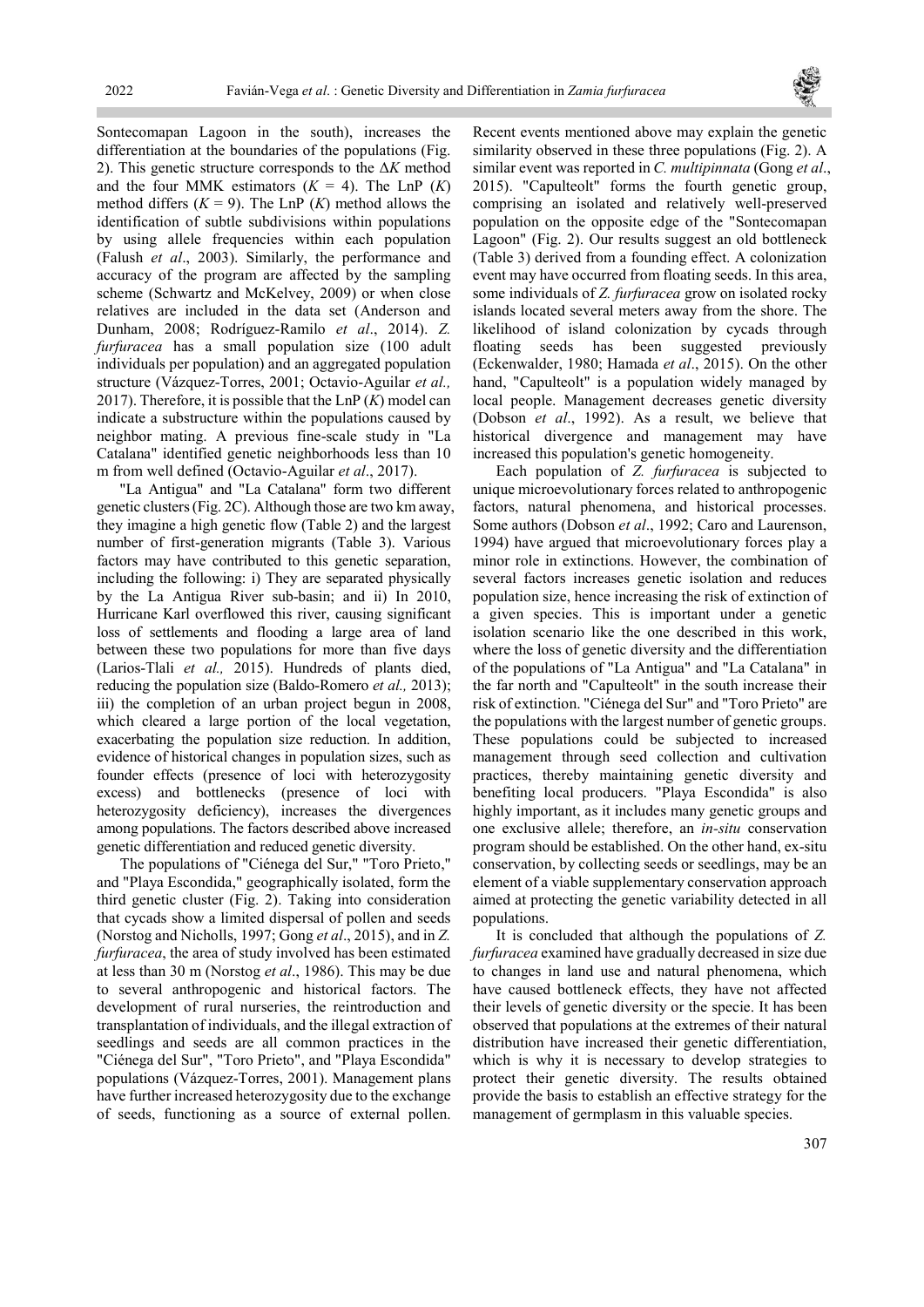

### AUTHOR CONTRIBUTION

LGIA designed the work. EFV performed the field work and laboratory and data analyses. All authors read and approved the manuscript. AWM and POA contributed to the processing and interpretation of the results.

# ACKNOWLEDGMENTS

This work was supported by the "Consejo Nacional de Ciencia y Tecnología" (CONACyT) (Project number 152073). E.F.V. is grateful to CONACyT for the PhD scholarship (No. 340515) that allowed the realization of this work. We gratefully acknowledge the Biological Research Center of the Autonomous University of the State of Hidalgo (UAEH) for its technical assistance.

## LITERATURE CITED

- Anderson, E.C. and K.K. Dunham. 2008. The influence of family groups on inferences made with the program Structure. Mol. Ecol. Resour. 8(6): 1219-1229.
- Baldo-Romero, M.A., L.G. Iglesias-Andreu, M. Vázquez-Torres, L.R. Sánchez-Velásquez, M. Luna-Rodríguez and P. Octavio-Aguilar. 2013. Morphometric markers for gender identification in Zamia furfuracea L. f. (Zamiaceae). Rev. Chapingo Ser. Cienc. For. Ambient 19(3): 425–434.
- Beaumont, M.A. and D.J. Balding. 2004. Identifying adaptive genetic divergence among populations from genome scans. Mol. Ecol. 13(4): 969-980.
- Bernard, J.M. 2005. An introduction to the imprecise Dirichlet model for multinomial data. Int. J. Approx. Reasoning 39(2- 3): 123‒150.
- Calonje, M., A.W. Meerow, L. Knowles, D. Knowles, M.P. Griffith, K. Nakamura and J. Francisco-Ortega. 2013. Cycad biodiversity in the Bahamas Archipelago and conservation genetics of the threatened Zamia lucayana (Zamiaceae). Oryx 47(2): 190‒198.
- Caro, T.M. and M.K. Laurenson. 1994. Ecological and genetic factors in conservation: a cautionary tale. Science 263(5146): 485‒486.
- Chemnick, J. and T. Gregory. 2010. Zamia furfuracea. The IUCN Red List of Threatened Species 2010. Available from: http://dx.doi.org/10.2305/IUCN.UK.2010-
	- 3.RLTS.T42152A10668734.en (accesed 10 Feb 2019).
- Chybicki, I.J. and J. Burczyk. 2009. Simultaneous estimation of null alleles and inbreeding coefficients. J. Hered. 100(1): 106‒113.
- CITES. 2008. Convention on International Trade in Endangered Species of Wild. Available from: https://cites.org/esp/node/3298 (accessed 4 May 2017).
- Cornuet, J.M. and G. Luikart. 1996. Description and power analysis of two tests for detecting recent population bottlenecks from allele frequency data. Genetics 144(4): 2001‒2014.
- Dobson, A.P., G. Mace, M. Poole and R.A. Brett. 1992. Conservation biology: the ecology and genetics of endangered species. In: Berry R.J., et al. (eds.), Genes in ecology. Oxford, Blackwell, pp. 405-430.
- Eckenwalder, J.E. 1980 Dispersal of the West Indian cycad Zamia pumila L. Biotropica 12(1): 79-80.
- Ellstrand, N.C. and D.R. Elam. 1993. Population genetic consequences of small population size; Implications for plant conservation. Annu. Rev. Ecol. Syst. 24(1): 217-242.
- Evanno, G., S. Regnaut and J. Goudet. 2005. Detecting the number of clusters of individuals using the software STRUCTURE: a simulation study. Mol. Ecol. 14(8): 2611-2620.
- Excoffier, L., P.E. Smouse and J.M. Quattro. 1992. Analysis of molecular variance inferred from metric distances among DNA haplotypes: application to human mitochondrial DNA restriction data. Genetics 131(2): 479-491.
- Falush, D., M. Stephens and J.K. Pritchard. 2003. Inference of population structure using multilocus genotype data: linked loci and correlated allele frequencies. Genetics 164(4): 1567‒1587.
- Feng, X., Y. Wang and X. Gong. 2014. Genetic diversity, genetic structure and demographic history of Cycas simplicipinna (Cycadaceae) assessed by DNA sequences and SSR markers. BMC Plant. Biol. 14(1): 187.
- Foll, M. and O. Gaggiotti. 2008. A genome-scan method to identify selected loci appropriate for both dominant and codominant markers: a bayesian perspective. Genetics 180(2): 977‒993.
- García, E. 1970. Climates of the State of Veracruz (according to the climatic classification of Koppen modified by the author. Anales del Instituto de Biología. Ser. Bot. 41(1): 3–41.
- García-Montes, M.A., C.A. Rubio-Tobón, Y. Islas-Barrios, A. Serrato-Díaz, C.J. Figueredo-Urbina, D.M. Galván-Hernández and P. Octavio-Aguilar. 2020. The influence of anthropogenic disturbance on the genetic diversity of Ceratozamia fuscoviridis (Zamiaceae). Int. J. Plant Sci. 181(5): 497‒508.
- Gitzendanner, M.A. and P.S. Soltis. 2000. Patterns of genetic variation in rare and widespread plant congeners. Am. J. Bot. 87(6): 783‒792.
- Gong, Y.Q., Q.Q. Zhan, K.S. Nguyen, H.T. Nguyen, Y.H. Wang and X. Gong. 2015. The historical demography and genetic variation of the endangered Cycas multipinnata (Cycadaceae) in the red river region, examined by chloroplast DNA sequences and microsatellite markers. Plos One 10(2): e0117719.
- González-Astorga, J., A.P. Vovides, P. Octavio-Aguilar, D. Aguirre-Fey, F. Nicolalde-Morejón and C. Iglesias. 2006. Genetic diversity and structure of the cycad Zamia loddigesii Miq. (Zamiaceae): implications for evolution and conservation. Bot. J. Linnean Soc. 152(4): 533–544.
- Griffith, M.P., M. Calonje, A.W. Meerow, F. Tut, A.T. Kramer, A. Hird, T.M. Magellan and C. Husby. E. 2015. Can a botanic garden cycad collection capture the genetic diversity in a wild population? Int. J. Plant Sci.  $176(1)$ : 1–10.
- Hall, J.A. and G.H. Walter. 2011. Does pollen aerodynamics correlate with pollination vector? Pollen settling velocity as a test for wind versus insect pollination among cycads (Gymnospermae: Cycadaceae: Zamiaceae). Biol. J. Linnean Soc. 104(1): 75–92.
- Hamada, T., L.I. Terry and T.E. Marler. 2015. Habitats, trade winds, and pollination of the endangered Cycas micronesica: Is there a role for wind as pollen vector on the Island of Guam? Int. J. Plant Sci.  $176(6)$ : 525–543.
- Hamrick, J.L. and M.J.W. Godt. 1996. Conservation genetics of endemic plant species. In: Rieseberg L.H. and S.M.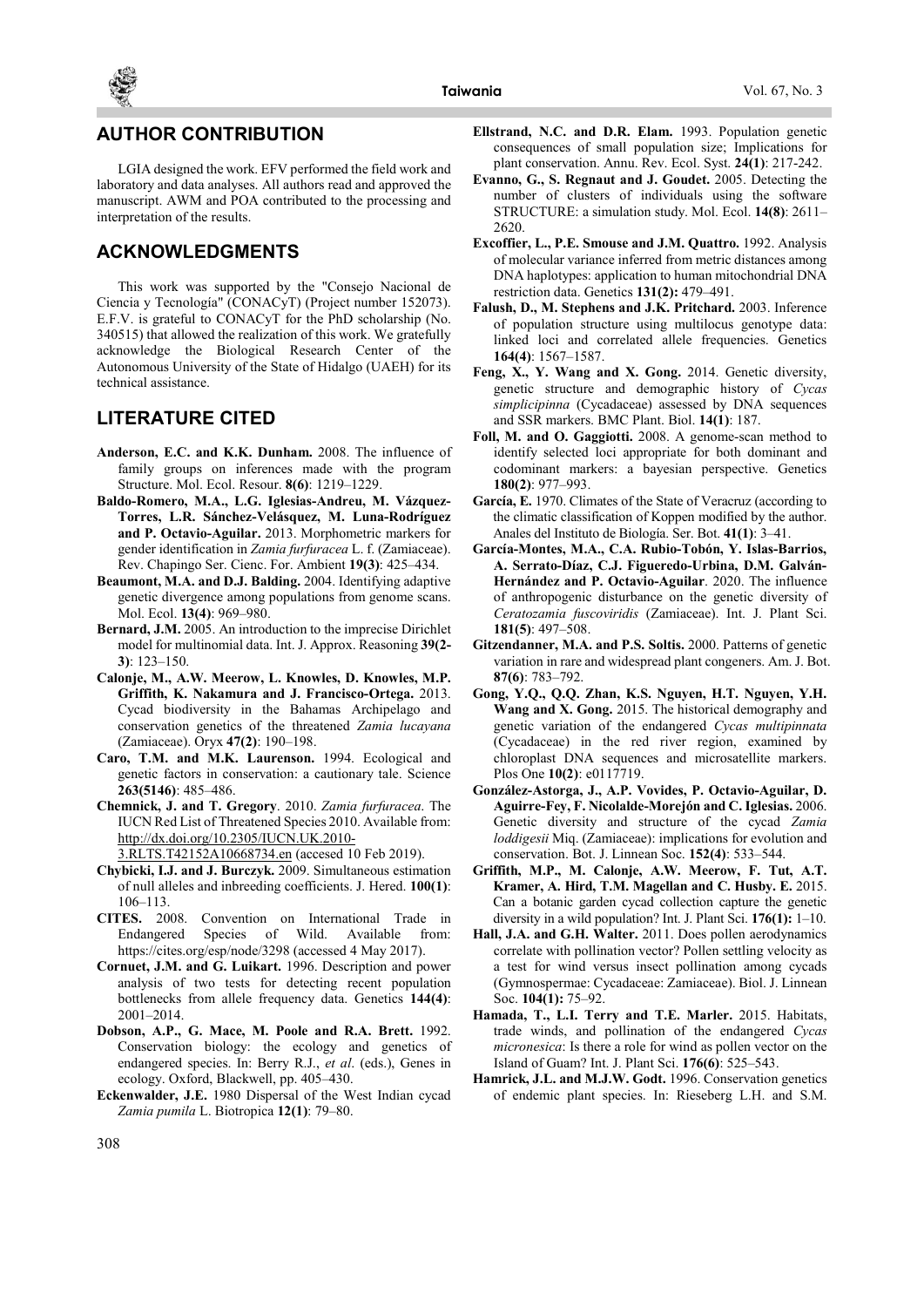

Swensen (eds.) Conservation genetics case histories from nature, Chapman & Hall New York, pp. 281-304.

- IUCN. 2010. International Union for Conservation of Nature and Natural Resources. The IUCN Red List of Threatened Species. Available from: https://www.iucnredlist.org/search?query=zamia%20furfur acea&searchType=species (accessed 20 May 2019).
- Kalinowski, S.T. 2011. The computer program STRUCTURE does not reliably identify the main genetic clusters within species: simulations and implications for human population structure. Heredity 106(4): 625–632.
- Kaulfuß, F. and C. Reisch. 2017. Reintroduction of the endangered and endemic plant species Cochlearia bavarica-Implications from conservation genetics. Ecol. Evol. 7(24): 11100‒11112.
- Larios-Tlali, H., E. Torres-Benites, A. Quevedo-Nolasco, M.R. Martínez-Menes and J.A. Salgado-Tránsito. 2015. Riesgo de inundación en la subcuenca del río La Antigua, Veracruz, México. Tecnol. Cienc. Agua 6(3): 39-56.
- Larson, W.A., L.W. Seeb, M.V. Everett, R.K. Waples, W.D. Templin and J.E. Seeb. 2014. Genotyping by sequencing resolves shallow population structure to inform<br>conservation of Chinook salmon (Oncorhynchus  $conservation$  of  $\widehat{Chinook}$  salmon tshawytscha). Evol. Appl. 7(3): 355-369.
- Leinonen, T., R.B. O'Hara, J.M. Cano and J. Merila. 2008. Comparative studies of quantitative trait and neutral marker divergence: a meta-analysis. J. Evol. Biol.  $21(1)$ : 1–17.
- Li, Y.L. and J.X. Liu. 2018. Structure\_Selector: A web-based software to select and visualize the optimal number of clusters using multiple methods. Mol. Ecol. Resour. 18(1): 176‒177.
- Limón-Salvador, F. 2009. Genética de poblaciones de Zamia furfuracea L. f. (Zamiaceae): una cícada endémica al estado de Veracruz, México. Dissertation, Universidad Veracruzana, Xalapa, Veracruz, México.
- Liu, Y., S. Wang, L. Li, T. Yang, S. Dong, T. Wei, S. Wu, Y. Liu, Y. Gong, X. Feng, J. Ma, G. Chang, J. Huang, Y. Yang, H. Wang, M. Liu, Y. Xu, H. Liang, J. Yu, Y. Cai, Z. Zhang, Y. Fan, W. Mu, S.K. Sahu, S. Liu, X. Lang, L. Yang, N. Li, S. Habib, Y. Yang, A.J. Lindstrom, P. Liang, B. Goffinet, S. Zaman, J.L. Wegrzyn, D. Li, J. Liu, J. Cui, E.C. Sonnenschein, X. Wang, J. Ruan, J.-Y. Xue, Z.-Q. Shao, C. Song, G. Fan, Z. Li, L. Zhang, J. Liu, Z.-J. Liu, Y. Jiao, X.-Q. Wang, H. Wu, E. Wang, M. Lisby, H. Yang, J. Wang, X. Liu, X. Xu, N. Li, P.S. Soltis, Y.V. de Peer, D.E. Soltis, X. Gong, H. Liu and S. Zhang. 2022. The Cycas genome and the early evolution of seed plants. Nat. Plants 8: 389–401.
- Meerow, A.W. and K. Nakamura. 2007. Ten microsatellite loci from Zamia integrifolia (Zamiaceae). Mol. Ecol. Notes 7(5): 824‒826.
- Meerow, A.W., J. Francisco-Ortega, T. Ayala-Silva, D.W. Stevenson and K. Nakamura. 2012. Population genetics of Zamia in Puerto Rico, a study with ten SSR loci. Mem. N. Y. Bot. Gard. 106: 204-223.
- Miller, M. 1997. Tools for populations genetics analysis (TFPGA v 1.3): a windows program for the analysis of allozymes and molecular population genetic data. Department of Biological Sciences, Northern Arizona University, Flagstaff. Available from: https://www.ccg.unam.mx/~vinuesa/tlem09/docs/TFPGAD OC.PDF
- NOM-059-SEMARNAT. 2010. Protección ambiental. Especies nativas de México de flora y fauna silvestres. Categorías de riesgo y especificaciones para su inclusión, exclusión o cambio. Lista de especies en riesgo. Secretaría de Medio Ambiente y Recursos Naturales, México 50 p. Availble from: https://www.profepa.gob.mx/innovaportal/file/435/1/NOM
- \_059\_SEMARNAT\_2010.pdf (accesed 10 Feb 2019). Norstog, K.J., D.W. Stevenson and K.J. Niklas. 1986. The role of beetles in the pollination of Zamia furfuracea L. fil. (Zamiaceae). Biotropica 18(4): 300‒306.
- Norstog, K.J. and T.J., Nicholls. 1997. The Biology of cycads. Comstock Publishing Associates, Cornell University Press: Ithaca, NY, USA. 363p. https://lib.ugent.be/catalog/rug01:000504706
- Octavio-Aguilar, P., L.G. Iglesias-Andreu, F.F. Núñez de Cáceres-González and D.M. Galván-Hernández. 2017. Fine-Scale Genetic Structure of Zamia furfuracea: Variation with Life-Cycle Stages. Int. J. Plant Sci. 178(1): 57-66.
- Osborne, R. and A.P. Vovides. 2007. The cardboard palms, or Zamia furfuracea. Palms and Cycads 97: 23-30.
- Paetkau, D., R. Slade, M. Burden and A. Estoup. 2004. Genetic assignment methods for the direct, real-time estimation of migration rate: a simulation-based exploration of accuracy and power. Mol. Ecol. 13(1): 55–65.
- Peakall, R. and P.E. Smouse. 2006. GenAlEx 6.5: genetic analysis in Excel. Population genetic software for teaching and research. Bioinformatics 28(19): 2537-2539.
- Pierson, J.C., D.J. Coates, J.G.B. Oostermeijer, S.R. Beissinger, J.G. Bragg, P. Sunnucks, N.H. Schumaker and A.G. Young. 2016. Genetic factors in threatened species recovery plans on three continents. Front. Ecol. Environ. **14(8):** 433–440.
- Pina-Martins, F., D.N. Silva, J. Fino and O.S. Paulo. 2017. Structure threader: an Improved Method for Automation Parallelization of Programs STRUCTURE, FASTSTRUCTURE and MavericK on Multi Core CPU systems. Mol. Ecol. Resour. 17(6): 268–274.
- Piry, S., A. Alapetite, J.M., Cornuet, D., Paetkau, L., Baudouin and A. Estoup. 2004. GENECLASS2: a software for genetic assignment and first-generation migrant detection. J. Hered. 95(6): 536–539.
- Puechmaille, S.J. 2016. The program structure does not reliably recover the correct population structure when sampling is uneven: subsampling and new estimators alleviate the problem. Mol. Ecol. Resour. 16(3): 608-627.
- Rodríguez-Ramilo, S., M. Toro, J. Wang and J. Fernández. 2014. Improving the inference of population genetic structure in the presence of related individuals. Genet. Res. 96: e003.
- Schwartz, M.K. and K.S. McKelvey. 2009. Why sampling scheme matters: the effect of sampling scheme on landscape genetic results. Conserv. Genet. 10(2): 441–452.
- Stewart, C.N. and L.E. Via. 1993. A rapid CTAB DNA isolation technique useful for RAPD fingerprinting and other PCR applications. Biotechniques 14(5): 748–750.
- Vázquez-Torres, S.M. 2001. Distribución, abundancia, estructura poblacional y potencial reproductor de Zamia furfuracea L. Instituto de Investigaciones Biológicas. Universidad Veracruzana. Bases de datos SNIB-CONABIO, proyecto R176. México, D. F. Available from: